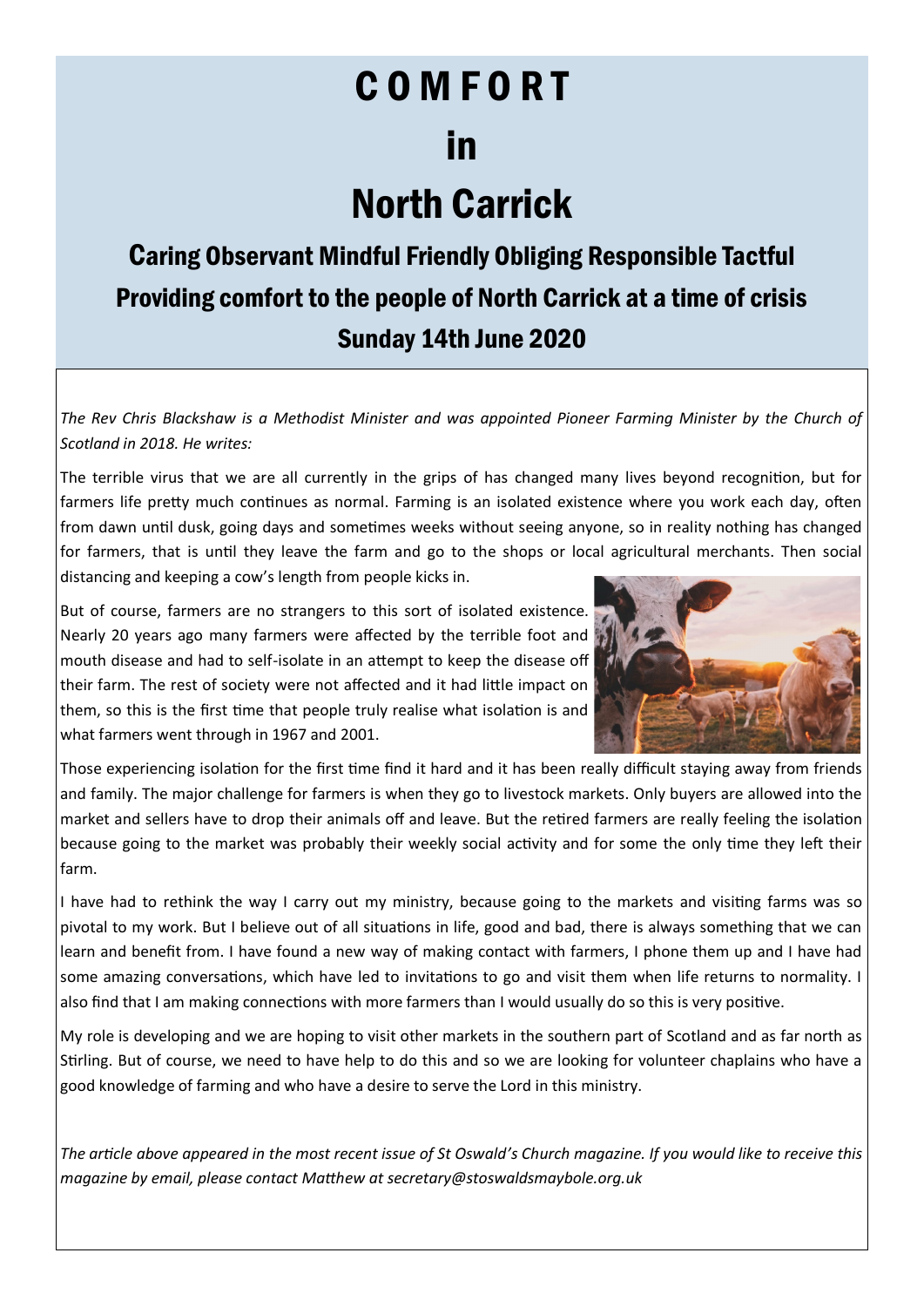#### **From Rev Dr John Lochrie, Locum minister at Crosshill and Maybole Parish Churches**



The words of the first verse of Psalm 98—"O sing unto the Lord a new song; for he has done marvellous things" - have been the inspiration of hymn writers for generations.

Hymn writing is not a simple task. There has to be a marriage between words and music. It is not enough to find a good tune, nor is it a case of expressing an aspect of faith in appropriate words. The two have to fit together and make sense and be singable by congregations. Having a catchy tune when the words are doggerel is a trap all too easy to fall into and no doubt examples will come to mind.

From time to time we hear demands to make our worship more up to date and of course worship has to be relevant. That does not, however, mean that we should be abandoning the rich heritage of hymnody that has been handed down from past generations. We ought not to forget that much that has been handed on is what has stood the test of time. A look through some of the older hymn books will reveal many items that have long been cast into the dustbin of history for the good reason that it was realised they were not really worth preserving. No doubt in time the same will be said of at least some of the modern hymns of the present day.

A lot is being said about the benefits of these weeks of lockdown. One clearly has been the relative silence, the result of so much less traffic on the roads. Those of us fortunate to live in the countryside are much more aware of birdsong for example, though it can be a mixed blessing when one is wakened at 4 in the morning by birds singing their heart out!

It does remind us of the importance of listening. Hymns are not just for singing they are meant to be heard for they should have something to say. If they do not then they should be set aside. Just because a song is new does not mean it is necessarily good.

What the Psalmist was urging was new songs that reflect the good things that God does. They should speak of God's marvellous doings and remind us of his mercy truth and salvation. We are to make a joyful noise unto the Lord as we sing his praise, but above all is has to be a fitting offering to the Lord.

Two hymns, one modern, the other from around 1700, put it rather well. The first is "Be still, for the presence of the Lord, the Holy One is here." as are His glory and power.

These are the things our hymns must acknowledge and as the other shows they have to reveal an aspect of "the hidden love of God, whose height, whose depth unfathomed no one knows"

If they do not they are of little value no matter whether they have a 'nice' tune or not.

#### Be Still (WT 19)

Be still, for the presence of the Lord. The holy One, is here: **Come bow before Him now** With reverence and fear: In Him no sin is found, We stand on holy ground. Be still for the presence of the Lord, The holy One, is here.

This Sunday Christian Churches, in their various traditions, celebrate, through bread and wine, the offering which Jesus made of his own body and blood to sustain and nurture us on our earthy journey.

The first time Jesus declared that he himself was the bread that came down from heaven, rather than the manna provided in the desert for the Israelites, caused consternation among his listeners. Today there are still different interpretations, but there is a consensus that we celebrate and continue this special event which took place at the Last Supper. We are commemorating Christ's great act of love on Calvary. As a community of believers, it is a way of encountering Christ individually and together as one.



St John devotes a whole chapter of his gospel to record Jesus' teaching about our participation in this important event. We are warned that unless we do participate, we will not have eternal life, because from it we draw into ourselves the life of Christ, here and now. It makes sense that just as we need food for the body, so we need food for the soul. The miracles of the loaves and fishes foretold this greater provision of spiritual food.

In current times family and neighbours are providing a great deal of support to those in need or isolation and this is very much welcomed and appreciated. It is becoming more obvious that there is a growing need for mental health support as well. In the same way, we also need spiritual support, as we are unable to meet for communal worship and sharing Holy Communion. Happily modern technology enables us to share online services and, as in this Carrick Comfort newsletter, to come together in an unprecedented manner of sharing our common faith in Christ.

**Ellen Hawkes**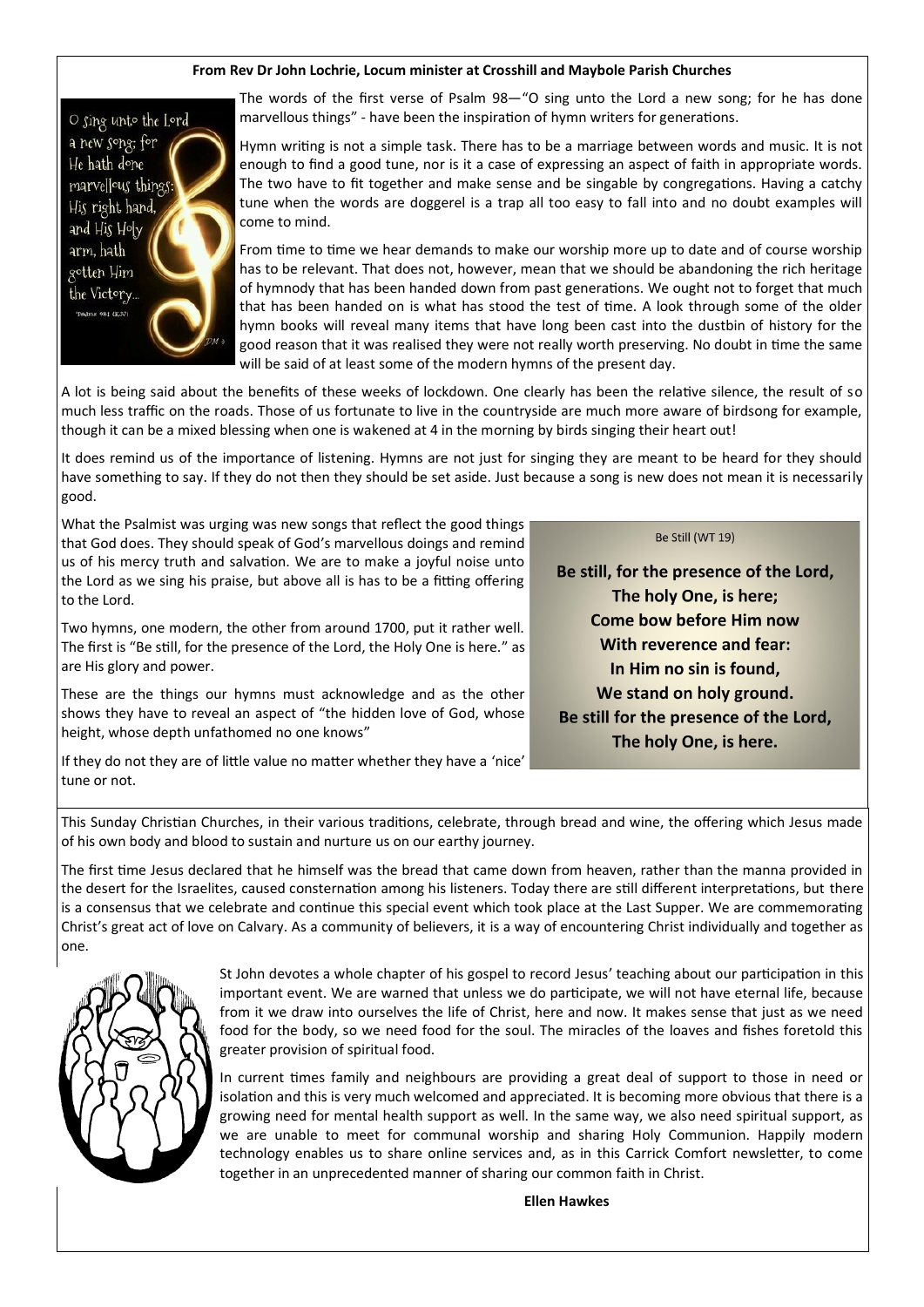#### **From Marguerite Hunter Blair**



We celebrate the feast of Corpus Christi this weekend, the most Holy Body and Blood of Christ.

*'I am the living bread which has come down from heaven.*

*Anyone who eats this bread will live for ever;*

*and the bread that I shall give is my flesh, for the life of the world.' John 6:51-58*

The Last Supper with Jesus and the disciples was the first Eucharist. Ever since that meal, the church has gathered regularly in his name, to do and say what he did and said at that last supper—taking bread and wine, blessing both, breaking the bread and giving both for all of us as disciples to eat and drink. In calling on us to take and eat, to take and drink, he is inviting us to live with him as Christians, to live by his values, walk in his footsteps and love and care for one another.

'Doing good does you good' read the heading in the paper on Thursday. Scientists have observed that just two hours of selfless pursuits a week helps keep the doctor away. People who volunteer to help others are less likely to die early and more likely to have a positive outlook on life than those who do not. Harvard University scientists suggest that volunteering should be prescribed by doctors as a "way of simultaneously enhancing health and society".

Doing our best to follow in Christ's footsteps many of us know this already. Doing good can be a simple smile or a rainbow picture in the window. When we look at the fantastic efforts that friends, neighbours, and essential workers have made in recent weeks, we know that doing good can also help save lives and support community wellbeing.

Every time we gather for the Eucharist, we find ourselves once more in that upper room with the first disciples, being invited to live like Christ. Accepting this invitation commits us to doing our best for others, and as the scientists have observed, it is good for us too!

When this is all over I don't want things to go back to normal. When the coronavirus pandemic has passed, I don't want a return to normal. Not if normal means that we fall back into our old way of living. Not if it means that the health care workers, whom we clap as heroes every Thursday, return to being underpaid and undervalued. Not if those in low paid jobs who were surprised to find themselves raised to the dignity of key workers, like shop assistants, carers and cleaners, are once more considered unimportant. Not if the air that we breathe, which has suddenly become healthier and less polluted, and the world that we live in, that is now being valued as our common home, return to being exploited, abused and scarred by human activity. The virus has in an instant brought our old way of life to a halt. Now during lockdown we have time on our hands to think and reflect about how things were, and to plan and to prepare how we want things to be. The virus makes us aware of the fragility of our humanity, and of how men and women everywhere, rich and poor alike, are all vulnerable. It makes us conscious of how our strength as a global human family is when we are all united together. There have been acts of selfless dedication, of health care staff risking infection to care for the sick. There have been acts of human kindness with people looking out for their elderly or housebound neighbours. And there have been parents giving that gift to their children which they are often denied, the gift of their time.

We now appreciate that those who add real value to our world are not necessarily the rich and the well paid, but those who enhance our world and our lives by their acts of care and compassion. Do we really want to return to normal? The virus has

forced us to change our lifestyle, but are we so addicted that we will revert back to bad habits of old; are we just longing to clog the roads once again with our cars, to fill the air with our exhaust emissions; are we dreaming of that flight abroad or that Mediterranean cruise, and never mind the  $CO<sup>2</sup>$ ? Our common home requires us to change our way of life. Our sick planet needs the same care as our sick bodies. If we can unite against a virus, can we not unite against other problems that inflict our world. Such as poverty, which decimates so many lives. Covid-19 has killed many, but many more die throughout the world every year due to hunger and malnutrition. In a world where there is food aplenty for everyone, not everyone is fed. And our society, which was becoming more and more focused on the individual



and narrow self-interest, has suddenly been reminded of the value of community, of being concerned for others, of working with a common aim for a common good, of being united with our fellow human beings as part of a greater humanity. We will all be glad to see the lockdown over. It places so many restrictions on our lives that it will be good when it is lifted. But it will be even better if, when it is lifted, we replace the normal of the past with a new vision for the future, an appreciation of what is really important in life and a determination to ensure things are never the same again.

 **Bishop William Nolan, Diocese of Galloway**